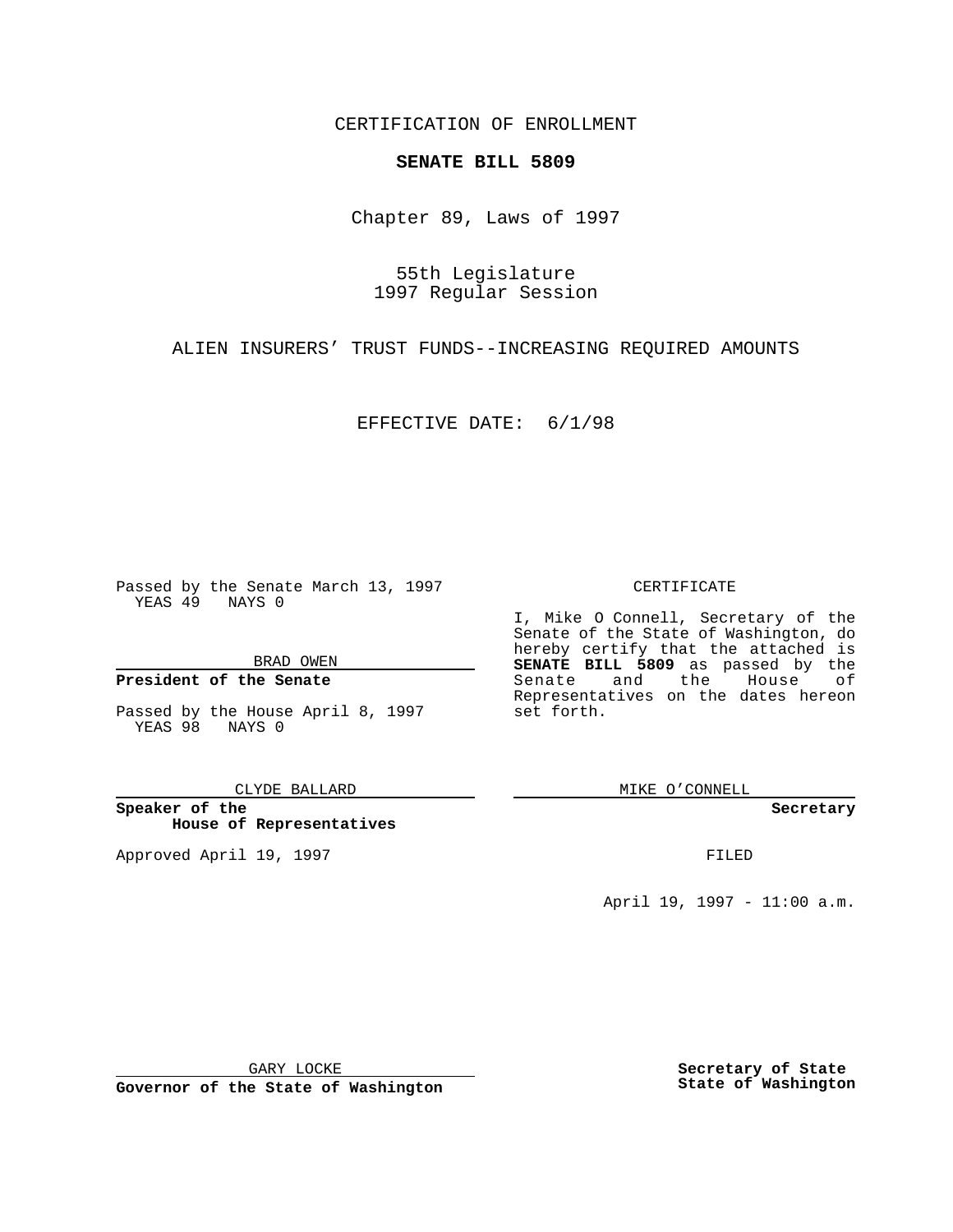# **SENATE BILL 5809** \_\_\_\_\_\_\_\_\_\_\_\_\_\_\_\_\_\_\_\_\_\_\_\_\_\_\_\_\_\_\_\_\_\_\_\_\_\_\_\_\_\_\_\_\_\_\_

\_\_\_\_\_\_\_\_\_\_\_\_\_\_\_\_\_\_\_\_\_\_\_\_\_\_\_\_\_\_\_\_\_\_\_\_\_\_\_\_\_\_\_\_\_\_\_

Passed Legislature - 1997 Regular Session

### **State of Washington 55th Legislature 1997 Regular Session**

**By** Senators Fraser, Hale, Winsley and Prentice

Read first time 02/13/97. Referred to Committee on Financial Institutions, Insurance & Housing.

 AN ACT Relating to the financial condition of unauthorized insurers; amending RCW 48.15.090; and providing an effective date.

BE IT ENACTED BY THE LEGISLATURE OF THE STATE OF WASHINGTON:

 **Sec. 1.** RCW 48.15.090 and 1994 c 86 s 2 are each amended to read as follows:

 (1) A surplus line broker shall not knowingly place surplus line insurance with insurers unsound financially. The surplus line broker shall ascertain the financial condition of the unauthorized insurer, and maintain written evidence thereof, before placing insurance therewith. The surplus line broker shall not so insure with:

 (a) Any foreign insurer having less than six million dollars of capital and surplus or substantially equivalent capital funds, of which not less than one million five hundred thousand dollars is capital; or (b) Any alien insurer having less than six million dollars of capital and surplus or substantially equivalent capital funds. By January 1, 1992, this requirement shall be increased to twelve million five hundred thousand dollars. By January 1, 1993, this requirement shall be further increased to fifteen million dollars.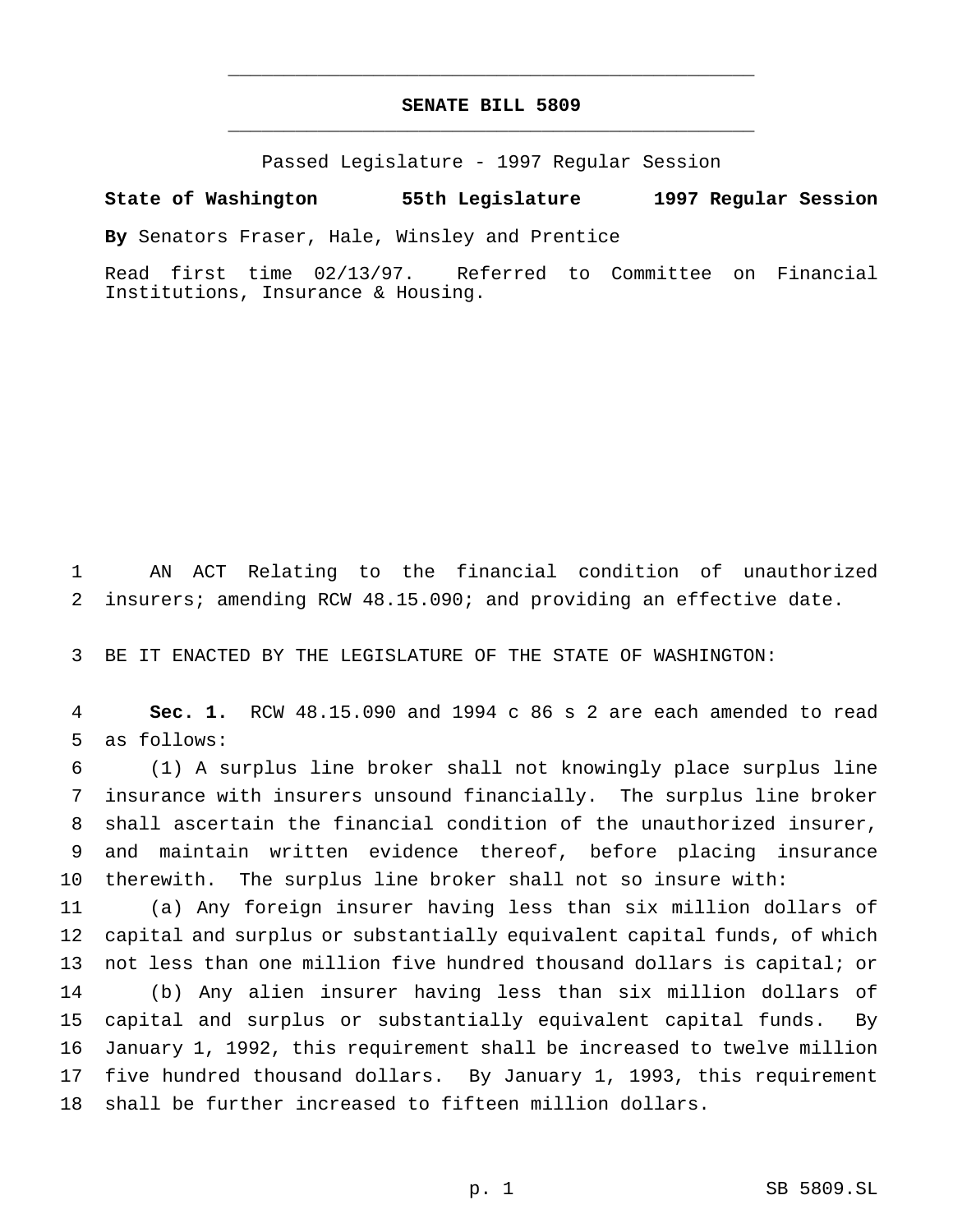Such alien insurers must have in force in the United States an 2 irrevocable trust ((account)) fund, in a qualified United States financial institution, on behalf of United States policyholders of not 4 less than  $((two))$  five million  $((five))$  four hundred thousand dollars and consisting of cash, securities, letters of credit, or of investments of substantially the same character and quality as those which are eligible investments for the capital and statutory reserves of admitted insurers authorized to write like kinds of insurance in this state.

 There must be on file with the commissioner a copy of the trust, 11 certified by the trustee, evidencing a subsisting trust fund deposit having an expiration date which at no time shall be less than five years after the date of creation of the trust. Such trust fund shall be included in the calculation of the insurer's capital and surplus or its equivalents; or

 (c) Any group including incorporated and individual insurers maintaining a trust fund of less than fifty million dollars as security to the full amount thereof for all policyholders in the United States of each member of the group, and such trust shall likewise comply with the terms and conditions established in (b) of this subsection for an alien insurer; or

 (d) Any insurance exchange created by the laws of an individual state, maintaining capital and surplus, or substantially equivalent capital funds of less than fifty million dollars in the aggregate. For insurance exchanges which maintain funds for the protection of all insurance exchange policyholders, each individual syndicate shall maintain minimum capital and surplus, or the substantial equivalent thereof, of not less than six million dollars. In the event the insurance exchange does not maintain funds for the protection of all insurance exchange policyholders, each individual syndicate shall meet the minimum capital and surplus requirements of (a) of this subsection. (2) The commissioner may, by rule:

 (a) Increase the financial requirements under subsection (1) of this section by not more than one million dollars in any twelve-month period, but in no case may the requirements exceed fifteen million dollars; or

 (b) Prescribe the terms under which the foregoing financial requirements may be waived in circumstances where insurance cannot be otherwise procured on risks located in this state.